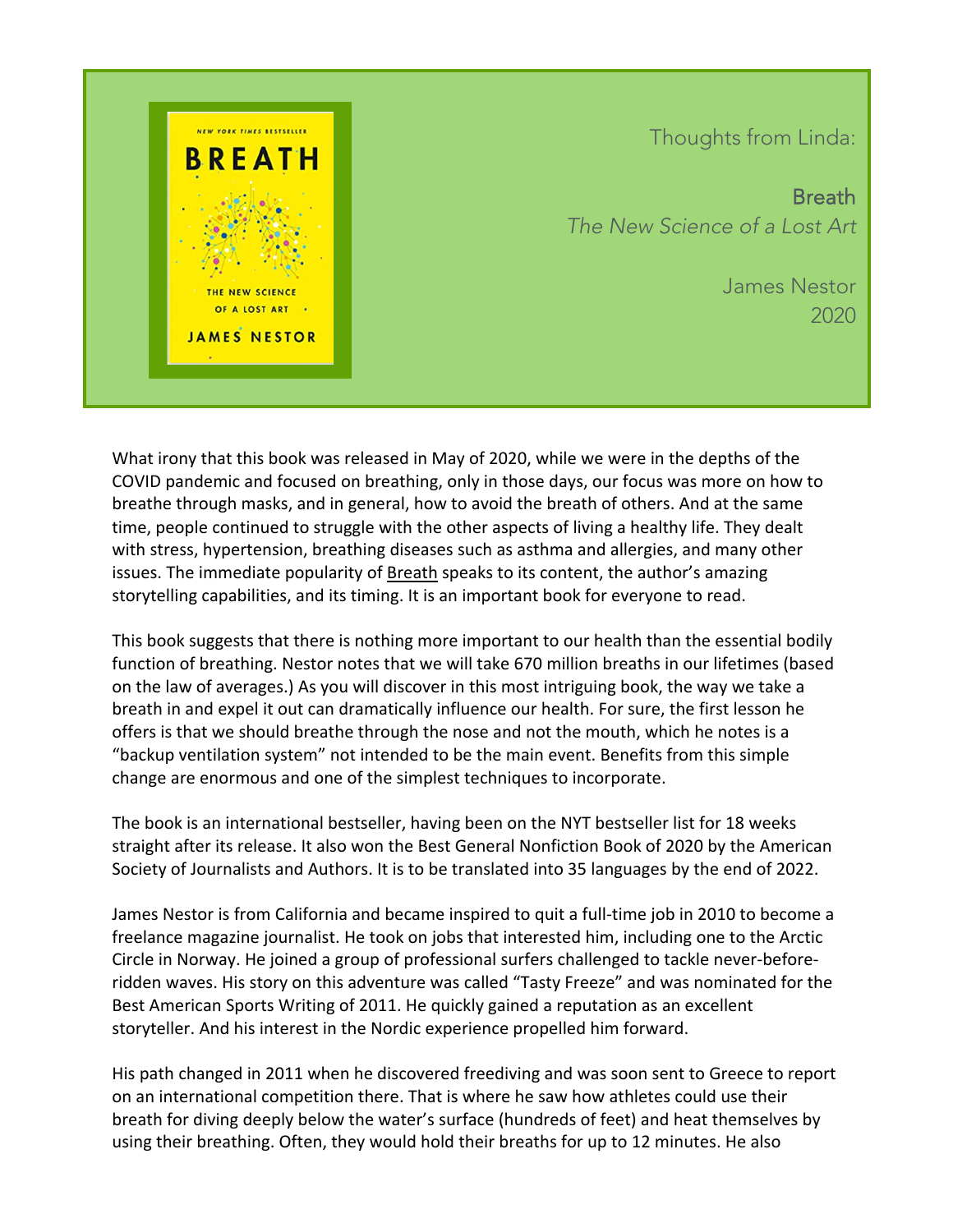learned their stories of how the breathing techniques they employed produced incredible healing from chronic conditions. He describes this experience as being "like a new birthday" as it altered the trajectory of his career and life.

Nestor says, "I couldn't help wondering how many wondrous abilities and skills we as a species had lost and were losing sitting around in offices all day." This was the moment he recalls that he vowed to spend the rest of his life researching the science behind the human body's lost potential and how to get it back. We are all the better for his commitment to this lifetime vow.

This book sits squarely in that space and is the result of almost a decade of his research on the topic of breath. The subtitle: *The New Science of a Lost Art* refers to the pattern he noticed quite quickly that the so-called new discoveries were not new at all but instead had existed for hundreds and, in many cases, thousands of years. He describes the early breathing pioneers as 'pulmonauts.' He notes that most were not scientists but a collection of rogue thinkers and innovators, who, for one reason or another, sought answers to personal questions of health.

On the journey, he takes us to a Civil War surgeon, the collection of 6 million people buried under the streets of Paris in France, the world's current most renowned expert on yoga, mystics from India, Ukrainian cardiologists, North Carolina choral coaches, and Olympians from Czechoslovakia. There is also a long list of noted experts from Stanford to Harvard to Southern Methodist University. The 're-discovery' of so many of the studies and insights from history are gathered in these pages and tell quite a compelling story. Modern medicine and current tools validate ancient practices and make it possible for many people who suffer from certain maladies to re-gain their health by focusing on how they breathe.

He tells this story from his personal experience as an American who suffers from numerous respiratory illnesses. He shares his journey of academic discovery and from personal encounters and interviews. Most interestingly, he takes the reader through the numerous experiments he engaged in to personally experience what others were advocating. Some of these are harrowing to read. You will join him as he goes to some extremes, such as using techniques in different ways to increase his carbon dioxide levels and live for weeks at a time with artificial supports, such as nose plugs to force mouth breathing while registering the chemical impact on his own body.

His insights from the book are powerful.

Here are a few:

1. Our modern skulls allowed our brains to get bigger at the expense of smaller facial cavities. The implications explain why we are the only modern creatures with crooked teeth and snore. 2. Most humans breathe too much, and up to 25% of the population suffers from more severe over-breathing. We need to breathe less.

3. "The key to optimum breathing, and all health, endurance, and longevity benefits that come with it, is to practice fewer inhales and exhales in a smaller volume. To breathe but breathe less."

4. Chinese doctors some 2,000 years ago advised 13,500 breaths per day for optimal health.